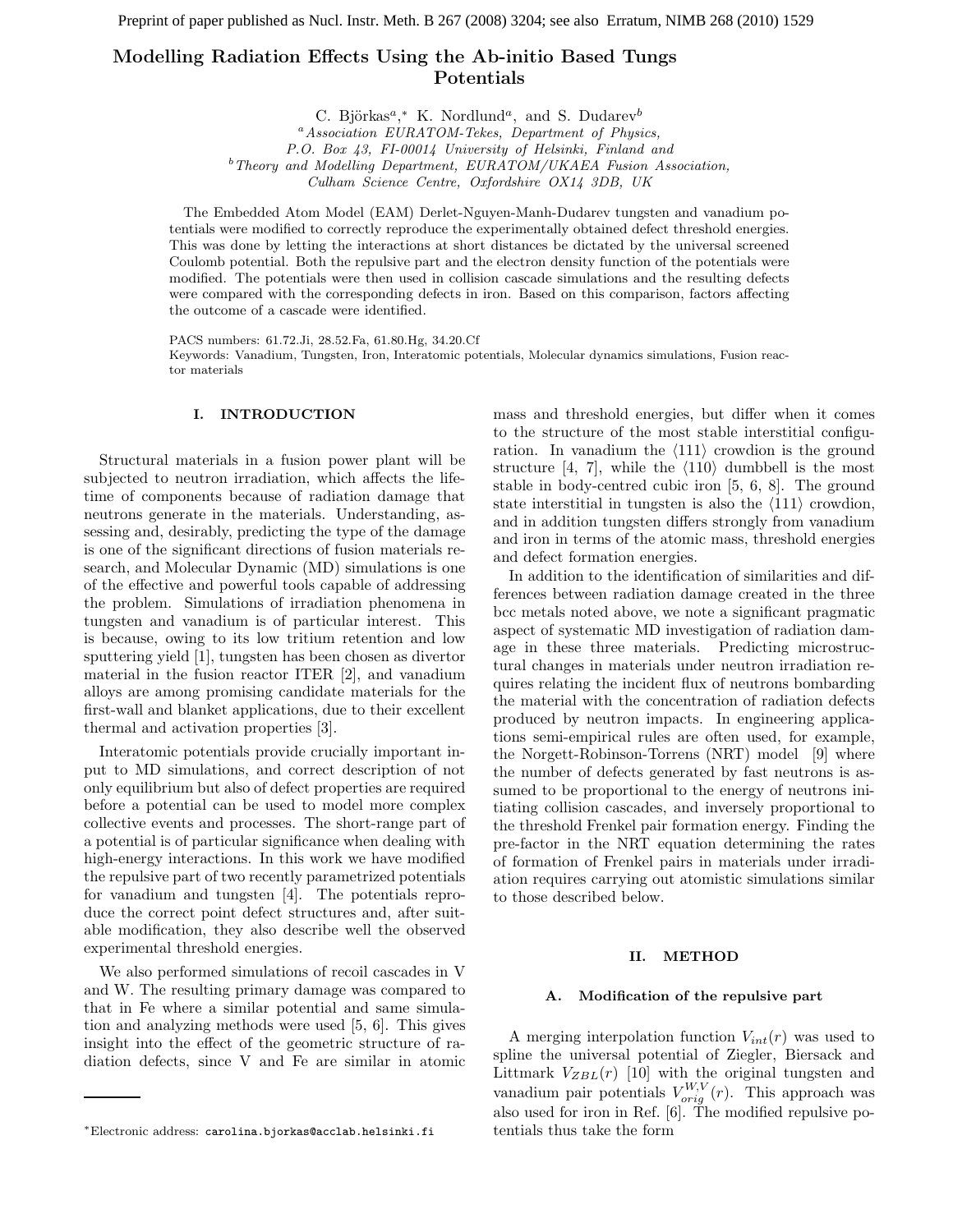$$
V_{BN}^{W,V}(r) = V_{ZBL}^{W,V}(r), \quad r \le r_1^{W,V} \n= V_{int}^{W,V}(r), \quad r_1^{W,V} < r < r_2^{W,V} \n= V_{orig}^{W,V}(r), \quad r \ge r_2^{W,V}
$$
\n(1)

where  $r_1$  and  $r_2$  are the cutoffs for the interpolation functions. These cutoffs were fitted in order to get the threshold energies correct without affecting the interstitial energies. The interpolation function is a fifth order polynomial,

$$
V_{int}(r) = a_0 + a_1r + a_2r^2 + a_3r^3 + a_4r^4 + a_5r^5 \tag{2}
$$

which was constructed to give a continuous potential and first and second derivatives at  $r_1$  and  $r_2$ .

#### B. Modification of the electron density function

The electron density function  $f(r)$  in both potentials was also modified. This was done to better correctly reproduce the contribution of the attractive electron dstates. The electron density in the EAM formalism is of the expression

$$
\rho_i = \sum_{j,j \neq i} f(r_{ij}),\tag{3}
$$

and it contributes to the embedding energy through  $F(\rho) = -A\sqrt{\rho}$ , where A is a fitted constant found in Ref. [4]. The modified density function  $f_{BN}^{W,V}(r)$  looks like

$$
f_{BN}^{W,V}(r) = \rho_0^{W,V}, \quad r \le r_3^{W,V} = \rho_{int}^{W,V}(r), \quad r_3^{W,V} < r < r_4^{W,V} = \rho_{orig}^{W,V}(r), \quad r \ge r_4^{W,V}.
$$
 (4)

 $\rho_{orig}$  is equation 2 Ref. [4] and the  $\rho_{int}$  is a third order polynomial

$$
\rho_{int}(r) = b_0 + b_1r + b_2r^2 + b_3r^3, \tag{5}
$$

which was constructed assuming that the bonding part of the potential approaches a constant value for interatomic distances smaller than  $r_3$ , and that it smoothly joins the original density function at  $r_4$ . The cutoff radii  $r_3$  and  $r_4$  for the interpolation procedure were determined by requirement that the bonding part of the potential does not diverge in the limit of small separation between atoms, and instead it saturates in this limit. The characteristic interatomic distance at which this saturation occurs is related to the spatial extent of overlapping dorbitals (the 3d orbitals in the case of vanadium atoms and 5d orbitals in the case of tungsten atoms), which provide the dominant contribution to the cohesive energy in these transition metals. Figs. 2 and 3 show normalized radial distributions of electron density in the atomic orbitals of vanadium or tungsten atoms, calculated by solving the relativistic Dirac equation in the local spin density approximation. These distributions were used for assessing the values of the cutoff radii  $r_3$  and  $r_4$ .

#### C. Molecular dynamics simulations

The threshold energies were calculated as in Ref. [11] and the collision cascades in V and W were initiated by recoils with energies in the range 0.5 – 20 keV. The methods are the same as in Ref. [6] to enable direct comparison with Fe.

The cascade damage was analyzed in terms of total amount of Frenkel pairs and defect in clusters. Vacancies closer than second nearest neighbour (nn) distance and interstitials closer than third nn distance were defined as belonging to the same defect cluster.

The interstitial defect migration energies were determined dynamically by following the mean square displacements  $\langle R^2 \rangle$  over a period of time t. The diffusivity was calculated according to  $D = \frac{\langle R^2 \rangle}{6t}$  and the migration energies were determined by fitting Arrhenius laws to the diffusivity data. The temperature range was 300 to 550 K.

#### III. RESULTS AND DISCUSSION

#### A. Potential modifications and threshold energies

The resulting cutoff values used in Eq. 1 for V and W are found in Tab. I. Although  $r_1$  in vanadium is larger than the distance between two atoms in the shortest interstitial configuration, the modification did not affect its formation energy ( $E_{(111)}^f = 3.32$  eV). The constants used in the interpolation polynomial (Eq. 2) are given in table II. In Fig. 1 the resulting modification of the potentials is illustrated. Following the modifications, the potential for V is "harder" and the W potential is "softer".

In vanadium, a reduction of the ZBL potential with a constant  $V_0 = 10$  eV was found to be necessary to obtain realistic values for the threshold displacement energies. The electronic structure calculations on which the ZBL potential is based are optimized only for high-energy interactions, and are not meaningful at energies of a few eV. Hence introducing a small shift in the ZBL potential as a fitting parameter can be done without altering the physically meaningful part of the potential. Note, moreover, that the atom dynamics is only governed by the forces  $dV/dr$  between atoms, and hence the introduction of the constant does not change the atom trajectories in high-energy collisions.

The density function cutoffs used in Eq. 4 are found in Tab. I and the polynomial constants (Eq. 5) in Tab. II.

Table III comprises of the threshold simulation results and available experimental data. The threshold energies of the original potentials were too low and too high in vanadium and tungsten, respectively. Now, both the global minimum and the direction specific minima are in close agreement with the experimental values.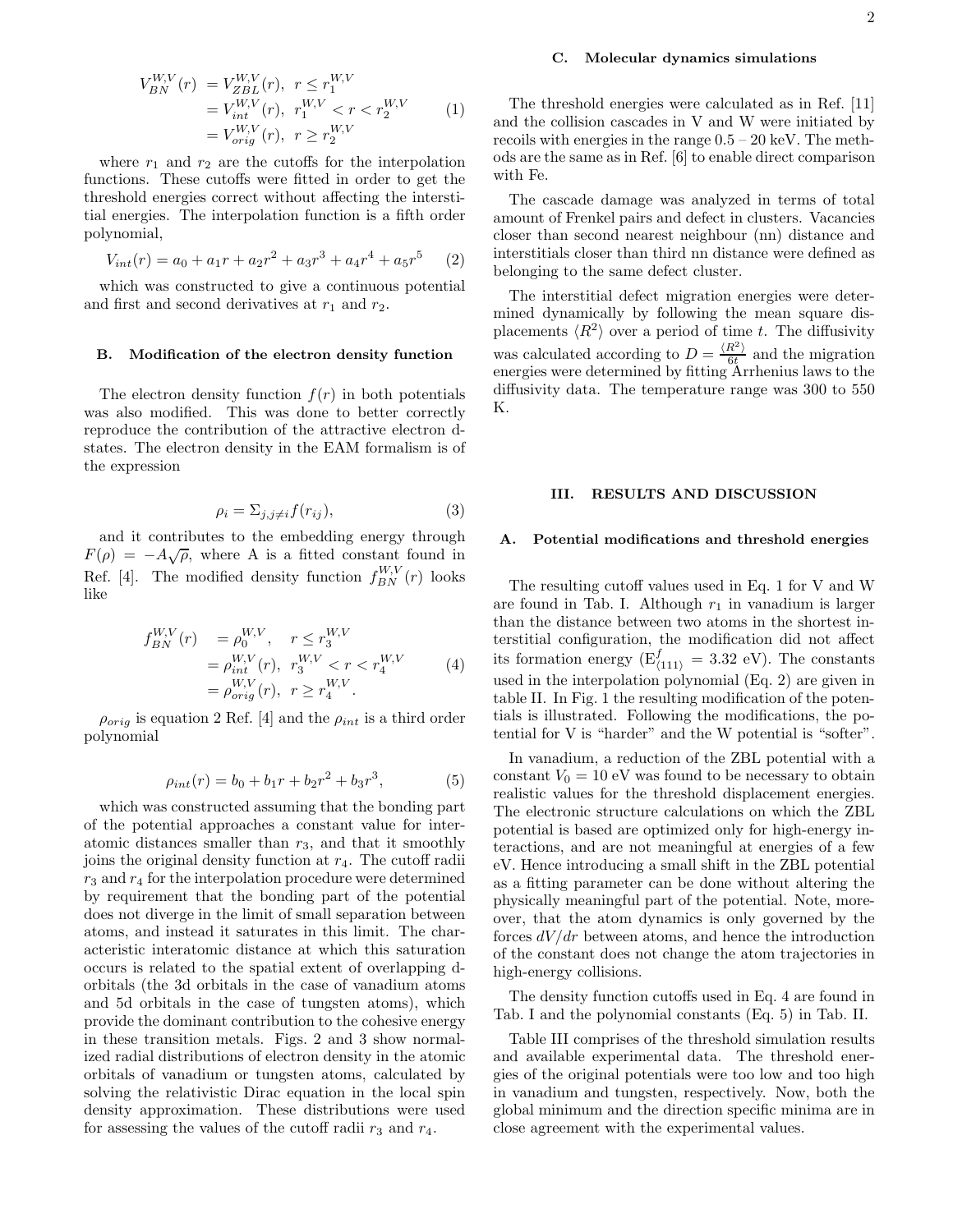#### B. Primary damage

Results from the analyze of the collision cascade damage are illustrated in Fig. 4 to Fig. 9. Results from cascades in Fe done earlier [6] are also included for comparison.

Fig. 4 reveals that there are differences between the Frenkel pair production of the potentials. Fe and V produce almost the same amount at each energy, whereas the amount is clearly smaller in W. This can be related to differences in the defect formation energies: in V and Fe the SIA formation energies are in the range  $3.3 - 4.2$ eV and the vacancy formation energies are 1.97 eV (Fe) and 2.51 eV (V), whereas for W, these values are 9.548  $-11.68$  eV (SIA) and 3.56 eV (vacancy) [4]. The higher the values are, the more energy is required to create the same amount of defects. Differences in threshold displacement energies are not believed to have the same importance [12].

The cascade efficiency (inset in Fig. 4) is the ratio between the number of Frenkel pairs produced in the cascades and the NRT prediction,  $N_{FP}^{NRT} = F_{D_n}/2E_d$  [9].  $F_{D_n}$  equals the recoil energy since no electronic stopping was used and  $E_d$  is the average threshold energy  $(E_d(Fe) = 35 \text{ eV [6]}, E_D(V) = 55 \text{ eV and } E_d(W) = 85.4$ eV). A similar behaviour is seen in for all elements, namely a decrease of the efficiency with increasing energy.

The Frenkel pair production as a function of time during 10 keV cascades is illustrated in Fig. 5. W is seen to have the lowest amount throughout the cascade, which is related to the discussion above. The recombination in both Fe and W is large. V differs sligthly, since here the peak is reached faster and the recombination is smaller. Visualization of the cascades revealed that the cascades in V are very spread out and subcascades are formed already at 10 keV. The somewhat larger lattice parameter and sligthly smaller mass of V ( $m^V = 50.94$ u,  $a_0^V = 3.040$ Å) compared to Fe  $(m^{Fe} = 55.85u, a_0^{Fe} = 2.866$  Å) explain why the subcascade threshold is lower in V. This also leads to smaller heat spikes in V, explaining both the fast cooling and fast recombination.

Differences between the elements are found when comparing the interstitial cluster fraction as a function of recoil energy (Fig. 6). The fraction is about 30% at all energies in V, which is explained by the subcascade formation already at 10 keV. A break-up of a cascade into smaller ones effectively hinders large clusters to form. As opposed to V, the cluster fraction increases for both Fe and W. W shows the largest increase, starting from about 9% at 0.5 keV and ending up at about 72% at 20 keV. In order to explain this behaviour, the time evolution of the fraction was studied (see Fig. 7). After the collisional phase (after about 1 ps) the fraction is seen to diminish due to recombination in all potentials. However, the decrease of the clusters in W is very small when compared to V and Fe. This can be related to the very fast movement of the ground state SIA in W, since the mobility activation energy of the  $\langle 111 \rangle$  crowdion in W is only  $0.03\pm0.002$  eV. (In Ref. [4] this energy was determined to 0.013 eV by also taking the local drift motion into account.) On the other hand, the ground state SIA in Fe is the  $\langle 110 \rangle$ -dumbbell with a high activation energy of about 0.26 eV. The fast migration makes is possible for the interstitials to find each other and form clusters.

The SIA mobility activation energy in V was determined to be 0.079±0.005 eV. Note that the V and W energies were calculated only up to 550 K, since at high temperatures the migration behaviour is strongly non-Arrhenius and includes 3D motion. This was also observed for V in Ref. [13] and W in Ref. [4].

A study of the clusters of the other defect type, vacancies, also reveals some dissimilarities. Here W, again, shows deviating behaviour, since the fraction of vacancies in clusters is seen to diminish as a function of recoil energy (see Fig. 8). V and Fe behave similarly, with a constant fraction of about 35%. Looking at the behaviour during 10keV cascades (Fig. 9), one can see that the fraction in W decreases much more than in V and Fe during the recombination phase. This is attributed to the higher melting point of W  $(3775 \pm 50 \text{ K})$  when compared to V  $(2350\pm50 \text{ K})$  and Fe  $(2125\pm25 \text{ K})$ . A high melting point makes the recrystallization front, that pushes vacancies towards the center of a cascade, to move faster [14, 15]. This, in turn, leads to that the vacancies freeze in the lattice instead of migration to the center to form clusters. Hence, a high melting point leads to a low vacancy cluster fraction. At low energies no heat spike liquid zone exists and thus no recrystallization front. This explains why the differences between the potentials are only seen at high energies.

#### IV. CONCLUSIONS

The recent ab initio-based V and W potentials were modified to be suitable for high-energy simulations. Collision cascades were performed and a comparison between the resulting damage in V, W and Fe revealed elemental differences. These differences were attributed to differences in melting points, defect formation energies, migration energies and subcascade thresholds. The cascade efficiency was, however, seen to be the same (∼20% at high energies) in all three elements.

#### V. ACKNOWLEDGMENTS

This work, supported by the European Communities under the contract of Association between EU-RATOM/Tekes, was carried out within the framework of the European Fusion Development Agreement. The views and opinions expressed herein do not necessarily reflect those of the European Commission.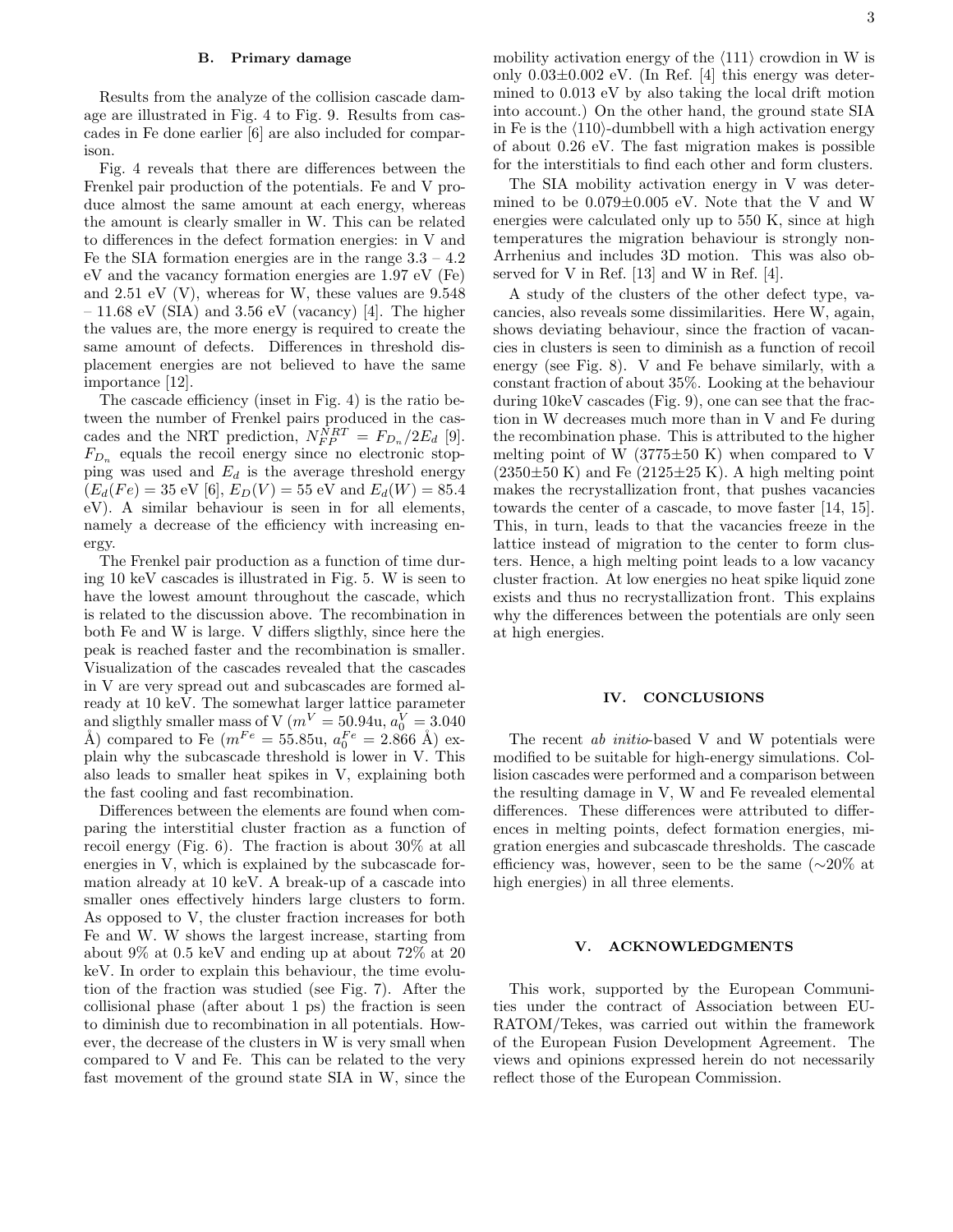- [1] V. Barabash, G. Federici, R. Matera, A. R. Raffray, and ITER Home Teams, Physica Scripta Volume T 81 (1999) 74.
- [2] ITER Physics Basis Editors, ITER Physics Expert Gr oup Chairs and Co-Chairs and ITER Joint Central Team and Physics Inte gration Unit, Nuclear Fusion 39 (1999) 2137.
- [3] J. Kurtz, K. Abe, V. M. Chernov, V. A. Kazakov, G. E. Lucas, H. Matsui, T. Muroga, G. R. Odette, D. L. Smith, and S. J. Zinkle, Journal of Nuclear Materials 283-287 (2000) 70.
- [4] P. M. Derlet, D. Nguyen-Manh, and S. L. Dudarev, Phys. Rev. B 76 (2007) 054107.
- [5] S. L. Dudarev and P. M. Derlet, J. Phys.: Condens. Matter 17 (2005) 1.
- [6] C. Björkas and K. Nordlund, Nuclear Instruments and Methods in Physics Research B 259 (2007) 853.
- [7] D. Nguyen-Manh, A. P. Horsfield, and S. L. Dudarev, Physical Review B 73 (2006) 024103.
- [8] C. Domain and C. S. Becquart, Physical Review B 65 (2001) 024103.
- [9] M. J. Norgett, M. T. Robinson, and I. M. Torrens, Nucl. Engr. and Design 33 (1975) 50.
- [10] J. F. Ziegler, J. P. Biersack, and U. Littmark, The Stopping and Range of Ions in Matter, Pergamon, New York,

1985.

- [11] K. Nordlund, J. Wallenius, and L. Malerba, Nucl. Instr. Meth. Phys. Res. B 246 (2006) 322.
- [12] L. Malerba.
- [13] L. Zepeda-Ruiz, J. Rottler, S. Han, G. Ackland, R. Car, and D. Srolovitz, Physical Review B 70 (2004) 060102.
- [14] K. Nordlund, M. Ghaly, and R. S. Averback, J. Appl. Phys. 83 (1998) 1238.
- [15] K. Nordlund and R. S. Averback, Phys. Rev. B 59 (1999) 20.
- [16] F. Maury, M. Biget, P. Vajda, A. Lucasson, and P. Lucasson, Radiation Effects 38 (1978) 53.
- [17] H. Neely, D. W. Keefer, and A. Sosin, Physica Status Solidi 28 (1968) 675.
- [18] J. A. DiCarlo and J. T. Stanley, Nasa Report TN D-6464 (1971).
- [19] E. A. Kenik and T. E. Mitchell, Philosophical Magazine 32 (1975) 815.
- [20] M. G. Miller and R. L. Chaplin, Radiation Effects and Defects in Solids 22 (1974) 99.
- [21] P. Jung and G. Lucki, Radiation Effects and Defects in Solids 26 (1975) 99.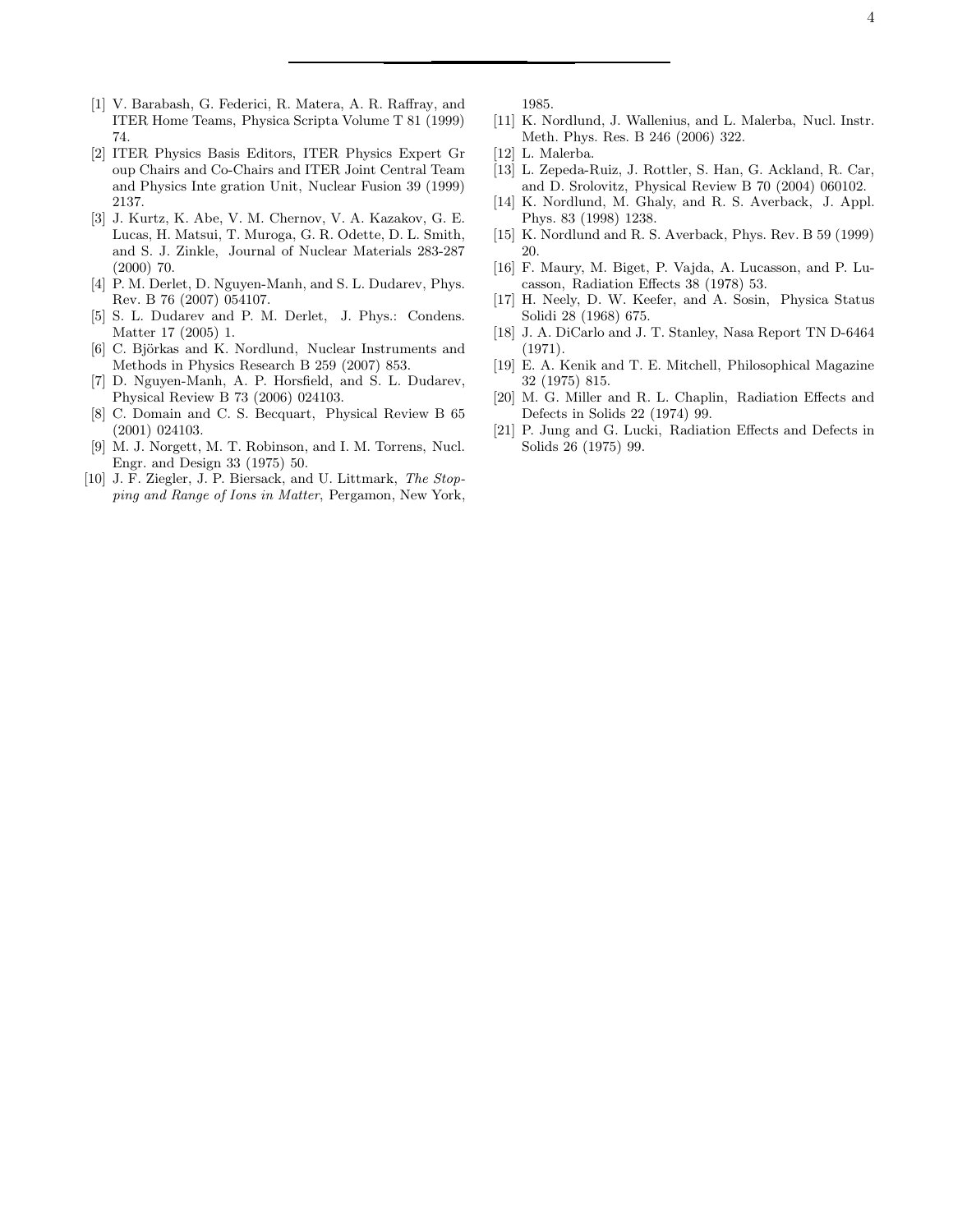Table I: Cutoffs in  $\AA$  for the interpolation polynomials.  $r_1$  and  $r_2$  are used in the repulsive potential interpolation,  $r_3$  and  $r_4$  in the density function interpolation. The  $\rho_0$  used in the electron density function modification and the shortest distance between two atoms in an interstitial configuration are also given.

|                                                           | ΥO |  | $r_{(111)}$ | $\rho_0$                                      |
|-----------------------------------------------------------|----|--|-------------|-----------------------------------------------|
| W 1.10002200044 2.2500450009                              |    |  |             | 1.5000300006 1.80003600072 2.28 10.0064910346 |
| V 0.85001700034 2.10004200084 1.05002100042 1.30002600052 |    |  |             | 2.0 9.92285513058                             |

Table II: Polynomial coefficients of the interpolation functions for tungsten and vanadium, eq. (2) and (5).

| n              |                                                                                                                         |                                                                                                                              |                                   |  |
|----------------|-------------------------------------------------------------------------------------------------------------------------|------------------------------------------------------------------------------------------------------------------------------|-----------------------------------|--|
| $\overline{0}$ |                                                                                                                         | $1.384158153390557 \cdot 10^4$ $-0.659035020672109 \cdot 10^3$ $0.481114923981019 \cdot 10^4$ $0.315794835330294 \cdot 10^2$ |                                   |  |
| $\mathbf{1}$   | $-3.580948686976579\cdot 10^4$ 1.199684049310425 · $10^3$ $-1.442929495827347\cdot 10^4$ $-0.849624405029494\cdot 10^2$ |                                                                                                                              |                                   |  |
| $\overline{2}$ |                                                                                                                         | $3.720306176683384\cdot 10^4$ $-0.707527073754107\cdot 10^3$ $1.753254942221297\cdot 10^4$ $1.029027394065896\cdot 10^2$     |                                   |  |
| 3              |                                                                                                                         | $-1.923831128499638\cdot 10^4$ $0.136726326994010\cdot 10^3$ $-1.058481288061244\cdot 10^4$ $-0.396469807405803\cdot 10^2$   |                                   |  |
| $\overline{4}$ | $0.493430401777675 \cdot 10^4$                                                                                          |                                                                                                                              | $0.315140381503299 \cdot 10^4$    |  |
| 5              | $-0.050165283774299\cdot 10^{4}$                                                                                        |                                                                                                                              | $-0.036943173076800 \cdot 10^{4}$ |  |

Table III: Threshold displacement energies in eV as predicted by the different potentials.  $N_{direction}$  is the number of directions that was used in determining the minimum  $E_d(\theta, \phi)$  and the average threshold  $E_{d,ave}^{av}$ . The uncertainty of the values (except for the average threshold) is due to the energy steps used in the calculations. The direction specific thresholds are calculated in an interval of 0.2 Miller index around the principal directions. The simulated thresholds were obtained at 4 K and 20 K for tungsten and vanadium, respectively. Available experimental values are also included.

|   | $N_{directions}$ |      |                                                      | $E_d(\theta, \phi)$         |                       |                       |                  |
|---|------------------|------|------------------------------------------------------|-----------------------------|-----------------------|-----------------------|------------------|
|   |                  |      | All                                                  | $^{\prime\prime}100^\prime$ | $\langle 110 \rangle$ | $\langle 111 \rangle$ | $E_{d,ave}^{av}$ |
|   | Unmodif.         | 680  | $55 + 3$                                             | $55 + 3$                    | >100                  | $93\pm3$              | $88.3 \pm 0.7$   |
| W | Modif.           | 1096 | $41 \pm 1$                                           | $41 \pm 1$                  | $93 + 1$              | $41 \pm 1$            | $84.5 \pm 0.9$   |
|   | Exp.             |      | $42\pm1$ $^{a}$ ( $< 7$ K),                          | $40\pm2$ <sup>a</sup>       |                       | $44\pm1$ <sup>a</sup> |                  |
|   |                  |      | b<br>$(4 K), 50 \pm 2$ $\degree$ (350 K)<br>$42 + 1$ |                             |                       |                       |                  |
|   | Unmodif.         | 2713 | $13\pm3$                                             | $13\pm3$                    | $19\pm3$              | $13 + 3$              | $19.6 \pm 1.8$   |
| V | Modif.           | 1561 | $23 + 1$                                             | $23 + 1$                    | $43 + 1$              | $41 \pm 1$            | $55.0 \pm 0.6$   |
|   | Exp.             |      | $(295 K)$ .<br>d<br>30                               | 30 <sup>d</sup>             | 39 <sup>d</sup>       | 34 <sup>d</sup>       |                  |
|   |                  |      | $26\pm2$ <sup>e</sup> (4 K), $25\pm2$<br>(20 K)      |                             |                       |                       |                  |

<sup>a</sup>Ref. [16]  ${}^b\mathrm{Ref.}$  [17]  ${}^{c}$ Ref. [18]  ${}^{d}$ Ref. [19]  $e$ Ref. [20]  $f$ Ref. [21]



Figure 1: The original and modified repulsive potentials for vanadium and tungsten. The universal ZBL potentials are also included.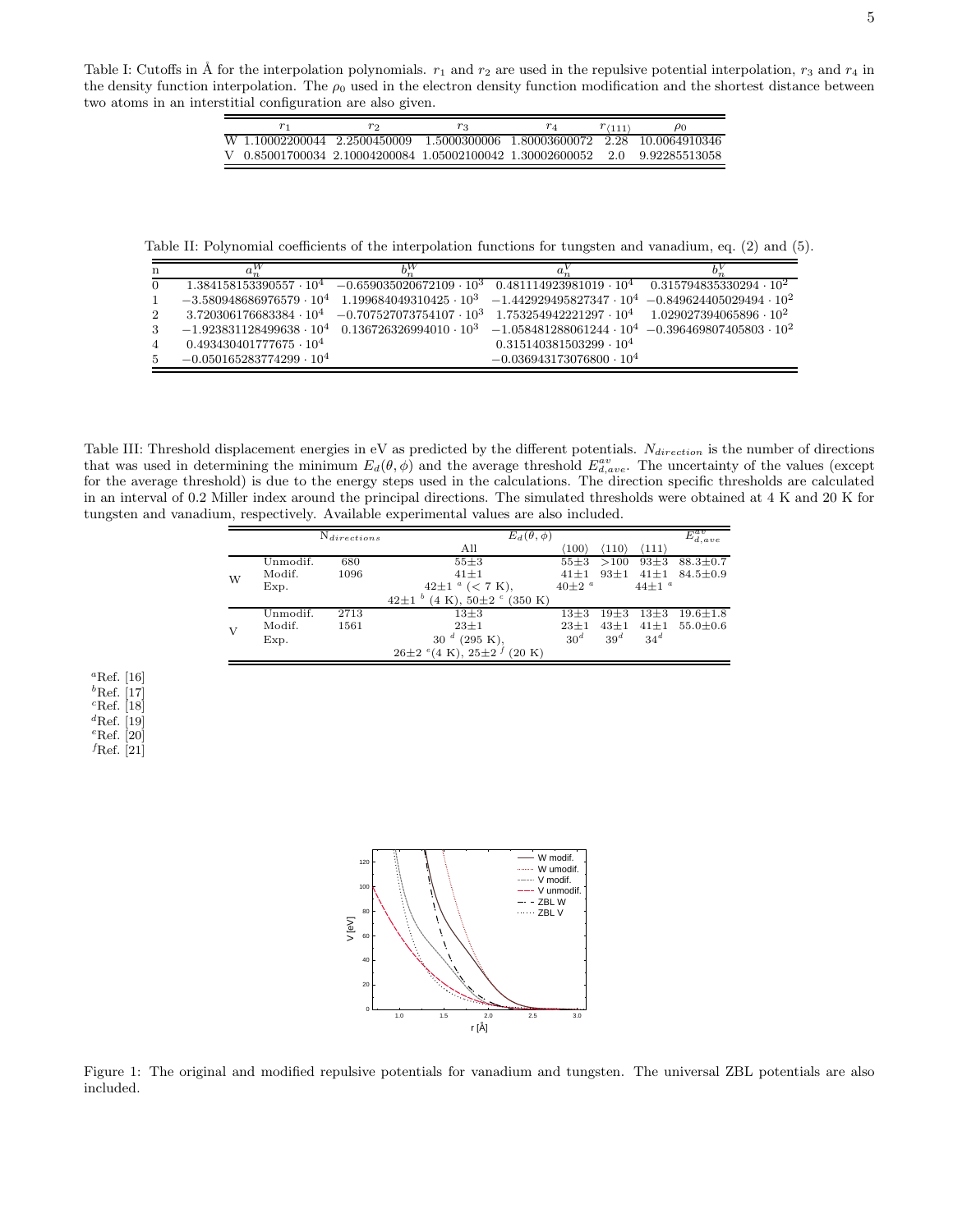

Figure 2: The radial electron density distribution of tungsten.



Figure 3: The radial electron density distribution of vanadium.



Figure 4: The number of Frenkel pairs after cascades in Fe, V and W, as a function of recoil energy. The inset shows the NRT cascade efficiency (see text)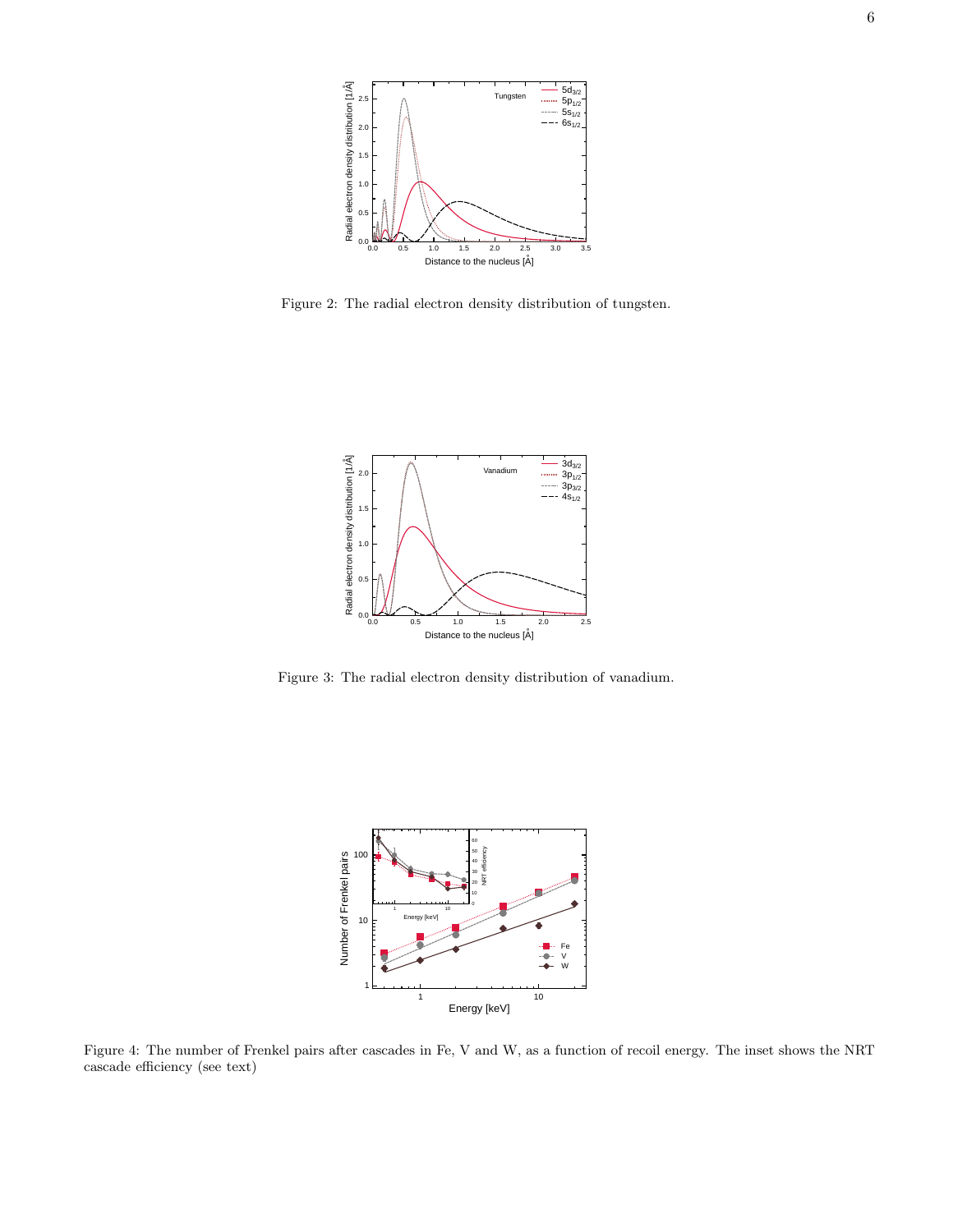

Figure 5: The number of Frenkel pairs as a function of time during 10keV cascades in Fe, V and W.



Figure 6: The interstitial clustered fraction in Fe, V and W following collision cascades.



Figure 7: The fraction of interstitials in clusters as a function of time during 20 keV cascades in Fe, V and W.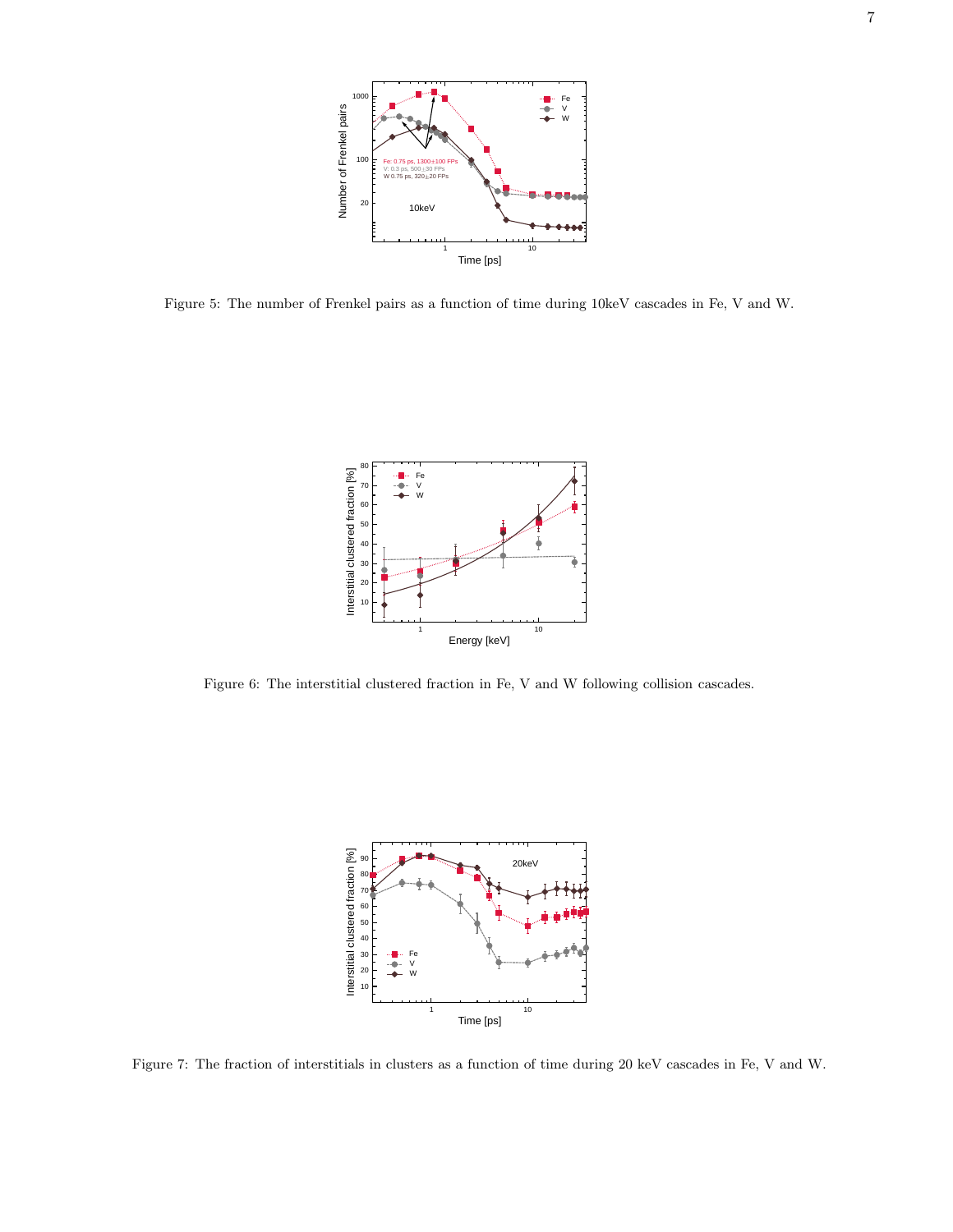

Figure 8: The vacancy clustered fraction in Fe, V and W following collision cascades.



Figure 9: The fraction of vacancies in clusters as a function of time during cascades in Fe, V and W.